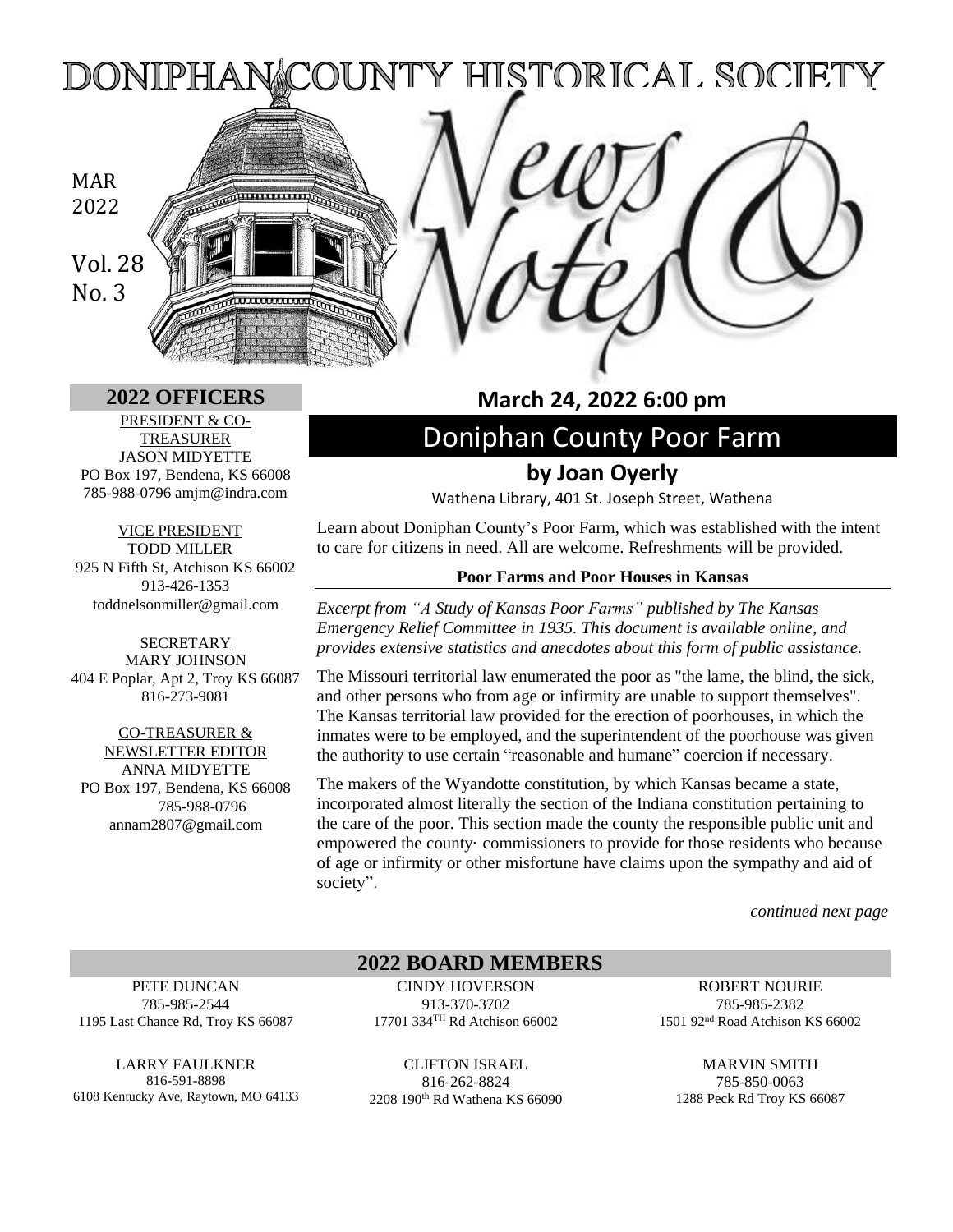### *Continued from page 1*

All permanent county charges were to be cared for in the poorhouse if one was established by the county, and, in those counties without poorhouses, the overseers were to contract for the maintenance of the poor by sealed bids. There were no specified standards which such, care had to cover, just as there are none today.

There was steady growth of the establishment of county poor farms, especially in the eastern part of the state, beginning with the erection of poorhouses in Leavenworth and Douglas Counties in 1866, in Doniphan County in 1867, in Jefferson County in 1868, and in Nemaha County in 1869. In the following decade (1869-1879) 16 additional counties established poor-houses; and between 1879 and 1889, 33 more were added. By 1899 a total of 80 out of 105 counties was operating poorhouses, and by 1912 only 11 counties had. no poorhouses. However, by 1928-1929 the trend toward outdoor relief had become so marked that a total of \$791,352.38 was used for outdoor relief for 8,587 persons in Kansas, as compared to \$193,610.69 which provided for 1,164 persons in county poorhouses, and in 1934 only 77 counties operated poorhouses.

### **TREASURER'S REPORT**

| <b>FEBRUARY 13, 2022</b>                          |                        |
|---------------------------------------------------|------------------------|
| JANUARY 12 BALANCE                                | \$39,683.70            |
| INCOME:                                           |                        |
| Dues                                              | 140.00                 |
| Donations                                         | 15.00                  |
| January interest                                  | 1.51                   |
| Income total:                                     | \$156.51               |
| EXPENDITURES:                                     |                        |
| Fanning church - use of building                  | 50.00                  |
| Expenditures total:                               | \$50.00                |
| <b>MARCH 13 BALANCE</b>                           | \$39,790.21            |
| CD #6519 (for Save Our Liberty Project<br>CD#7175 | \$7584.72<br>\$6.841.8 |

### **MEETING MINUTES**

FEBRUARY 24, 2022

Fanning Church

Clifton Israel is working on getting a plaque made for Bellemont Landing.

Document scanning update: Anna has contacted Steve Uplinger with the Atchison County Historical Society and he's willing to give us some pointers on how to organize this process. Need volunteers to help with this project.

Corky Smith brought up the issue that the apple tree at the Museum needs to be pruned. He suggested an arborist needs to be consulted. Vote passed for him to contact an arborist and being pruning the tree.

Motion made by Kathleen Twombly to donate \$50 for use of the church.

An invitation was given by the Gateway Chapter of the Oregon Trail Society to join their October 1 meeting. More information to follow.



This picture was not taken in Colorado, but on a fari es south of Denton, Kan., where this red granite boulde ned by an ice age glacier,

This photo is from a copy of the *St. Joseph News Press*  dated September 20, 1936. The caption reads:

> This picture was not taken in Colorado, but on a farm two miles south of Denton, Kan., where this red granite boulder was dropped by an ice age glacier.

Where was this boulder? Is it still there? Who is the lady in the picture?

Quartzite is a metamorphic rock that forms when sandstone is altered, or metamorphosed, through heat, pressure, and chemical changes. Quartzite boulders that litter hillsides in parts of northeastern Kansas did not originate here but were carried in from the north about 700,000 years ago by massive sheets of ice.

During the Pleistocene Epoch, also known as the Ice Age, glaciers dipped into the northeastern corner of the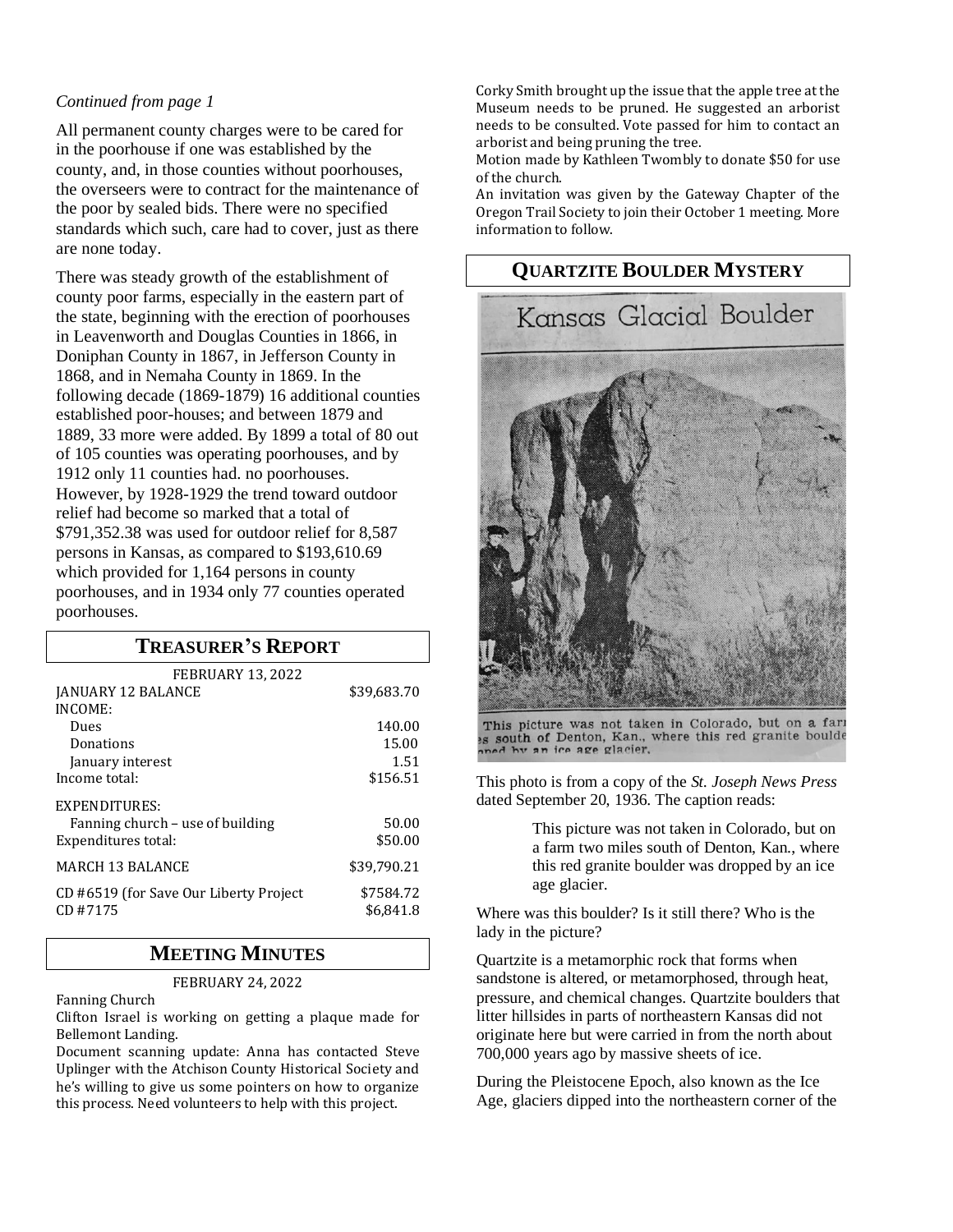state at least twice, dragging along sediment ranging in size from silt particles to boulders. The boulders were eroded off outcrops around the intersection of Iowa, Minnesota, and South Dakota. Known as Sioux quartzite, the rock ranges in color from pink to reddish purple. Unlike sandstone, it is too hard to scratch with a knife.

In Kansas, quartzite boulders are found only in the Glaciated Region, unless they have been transported elsewhere by people. *Source: Kansas Geological Survey*

The Sioux Quartzite is a Proterozoic quartzite that is found in the region around the intersection of Minnesota, South Dakota, and Iowa, and correlates with other rock units throughout the upper midwestern and southwestern United States. It was formed by braided river deposits, and its correlative units are thought to possibly define a large sedimentary wedge that once covered the passive margin on the thensouthern side of the North American craton.

In human history, it provided the catlinite, or pipestone, that was used by the Plains Indians to carve ceremonial pipes. With the arrival of Europeans, it was heavily quarried for building stone, and was used in many prominent structures in Sioux Falls, South Dakota and shipped to construction sites around the Midwest. Sioux Quartzite has been and continues to be quarried in Jasper, Minnesota at the Jasper Stone Company and Quarry. *Source: Wikipedia*

#### **Characteristics and Properties of Quartzite**

You needn't be a geologist to appreciate the hardness and durability of quartzite.

Not only does this make for a tough stone, but it also makes it easy to tell quartzite from the imposters. Quartz is 7 on Mohs hardness scale. That means it's harder than glass and harder than a knife blade.

Resistance to acids: Quartzite will not etch from acids like lemon juice or vinegar. Marble and dolomitic marble, on the other hand, will etch from these acids. Dolomitic marble etches slightly more slowly than regular marble. But quartzite will not etch at all from normal kitchen acids.

Porosity: Quartzite has a range of porosities. Some, like Taj Mahal or Sea Pearl, have been highly metamorphosed, and the minerals are bonded together tightly. White Macaubas and Calacatta Macaubas have been exposed to less intense pressure, so they are more porous and will benefit from sealing. if you prefer the beauty and color of quartzite, rest assured that you are selecting a material that is strong, beautiful, and very durable. These materials may be more scratch resistant, but they are not "scratch proof." Quartzite is ideal for

any countertop surface due to its strength and longlasting composition. Consider quartzite countertops for its strength, beauty, and overall durability.

#### **Uses of Quartzite**

Quartzite is use for making bricks and other strong building materials. It is also growing in popularity as a decorative stone, and has a limited use as crushed stone. As it is so hard, quartzite is not quarried as much as softer stone, and tends to be taken from the surface rather than underground. Quartzite is also quite dense and extremely hard. Crushed quartzite can be use as railroad track ballast because is so hard and durable.

Quartzite is extremely versatile and can be used both indoors and outdoors. It can be used in many different shapes and forms including landscaping, building stone, as a feature wall, tiles or even stone cladding.

#### **Facts About Quartzite**

- Quartzite is the result of sandstone and the mineral quartz being put under extreme heat and pressure.
- At least ninety percent of a quartzite rock is quartz.
- Quartzite is usually white or a light shade of pink or gray.
- Mountains and hillsides are typical places to find quartzite.
- Quartzite tends to be smooth with a grainy and lustrous appearance.
- The purest form of silica found on Earth can be found in quartzite.
- Bricks and other strong building material are made of quartzite.
- Quartzite tends to be very strong and thick so it is taken from the Earth's surface rather than mined underground.
- The shade of quartzite is dependent upon the amount of iron oxide that is present.
- Hilltops made of quartzite usually do not change because quartzite is resistant to weathering.
- The bedding around railroad tracks often contains quartzite because of its durability.
- Quartzite is very versatile in construction and is used as flooring, decorative wall coverings, and roofing.
- During the Stone Age when flint was not available, quartzite was often used as a replacement.
- Quartzite can be found in many countries including Canada, the United Kingdom, and the United States.
- Because of the high amount of silica in quartzite, the soil around the developing quartzite does not have enough nutrients to sustain vegetation.